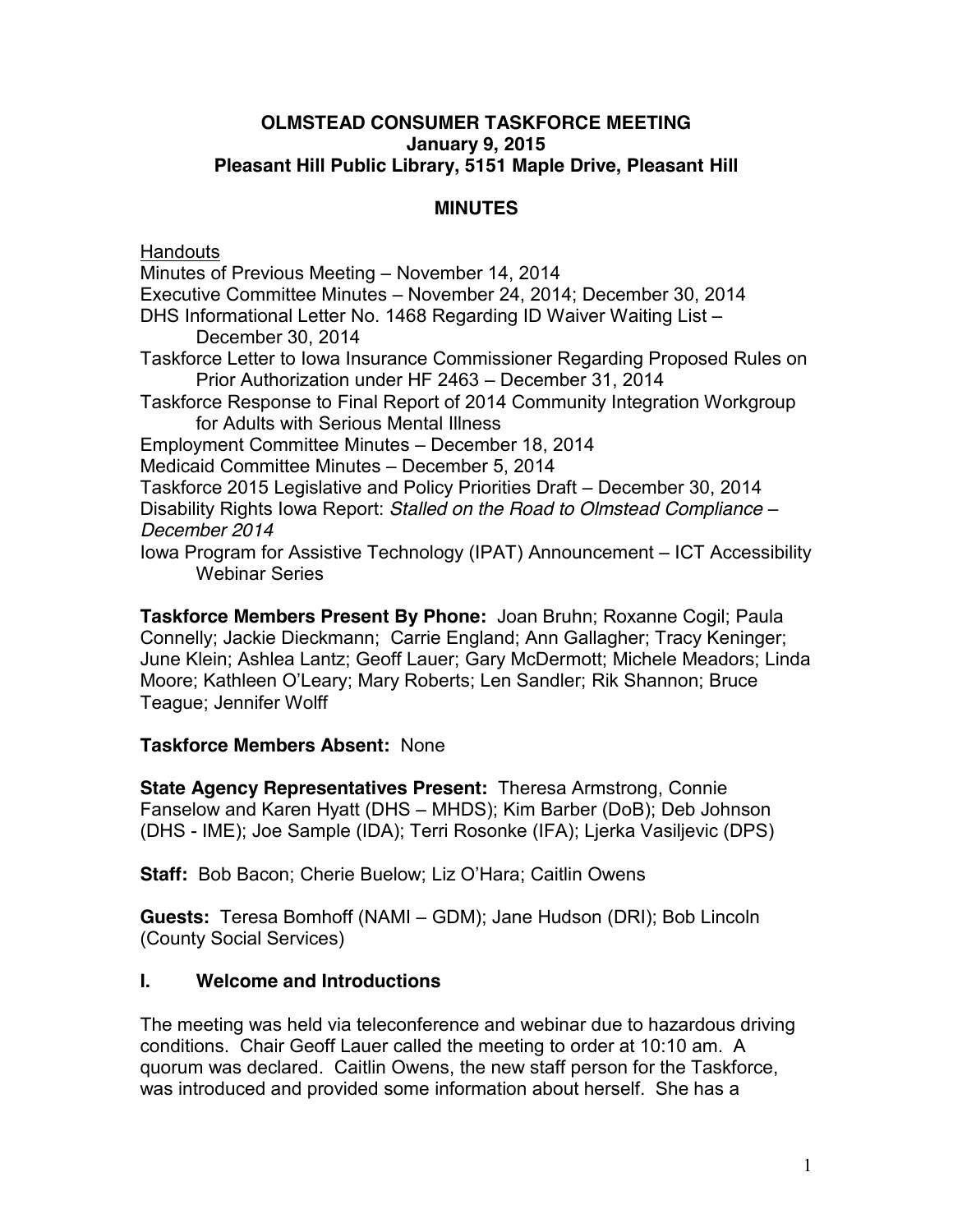Master's Degree in Social Work and a variety of experience in disability programs.

# **II. Review, Amendments and Approval of the Agenda**

Geoff acknowledged that long teleconferences can become uncomfortable and indicated he would exercise discretion to try to end the meeting by early afternoon. The discussion of Taskforce Strategic Priorities will be shortened; refinement of the priorities and development of work plans will be deferred to Taskforce Committees, which should feel free to continue work on 2014 priorities if they feel that is warranted. Gary McDermott asked to provide a brief report from the Transportation Committee. June Klein moved to approve the agenda as amended. Paula Connolly supported the motion. Motion carried.

# **III. Review, Amendments and Approval of the Minutes of the Previous Meeting – November 14, 2014**

Geoff referred to the report on Taskforce website work and the statement that he would be responsible for responding to comments submitted by visitors to the site. Geoff preferred that it be phrased in terms of "the Chair" being authorized for now, to respond as appropriate. Paula Connolly suggested all questions might be referred to the Executive Committee for comments via email and the Chair would respond to the inquiry based on committee feedback. Geoff said the suggestion was helpful.

Geoff noted the misspelling of Tammy Nyden's name, and Paula corrected the omission of her name from the attendance list. Both will be fixed before the minutes are published on the website.

Roxanne Cogil moved to approve the minutes of the previous meeting on November 14, 2014. Gary McDermott supported the motion. Motion carried.

# **IV. Executive Committee Report**

 A. Update on Reduction of HCBS Waiver Waiting Lists. This item was deferred until the Iowa Medicaid Enterprise report by Deb Johnson.

 B. Rules Governing Prior Authorization of Medications under HF 2463. Geoff asked Roxanne Cogil to provide an update on the issue. Roxanne reminded Taskforce members that the Legislature had passed a bill putting a 72 hour limit on the decision processes used by insurers regarding prior authorization of medications, but the Governor vetoed that particular provision, leaving the question of time limits to rule-making. The Insurance Commissioner issued a proposed rule providing a 15-day limit on non-urgent requests for prior authorization and a 72-hour limit on urgent requests. Roxanne stated that the Epilepsy Foundation provided comments at the Insurance Division's public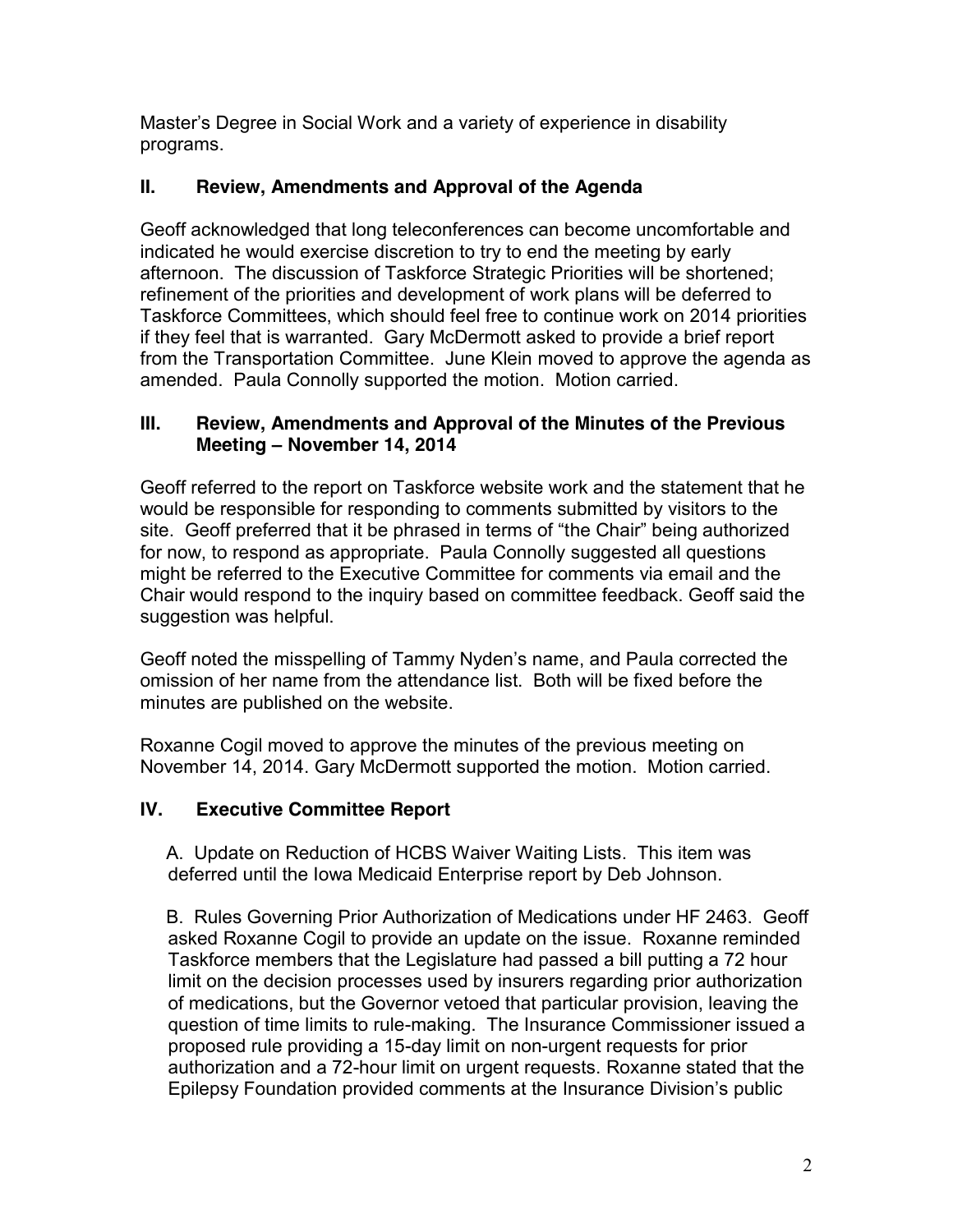hearing on January 6<sup>th</sup>. Rule-making on the issue has been delayed. People with epilepsy are one group affected by the rules. For example, Banzel, a newly approved medication that treats severe seizures, requires prior authorization, and families have had to wait as much as five weeks for approval. Approval for some medications can take even longer. Roxanne stated that the legislation also requires standardized forms for the process, and that electronic applications be allowed.

Action Item: Request for Endorsement of Olmstead Taskforce Letter to Iowa Insurance Commissioner – December 31, 2014. Moved by Paula Connolly and supported by Carrie England to approve the Taskforce Letter to the Insurance Commissioner (12/31/14) regarding the prior authorization process. Motion carried.

C. Discussion of Status of Iowa's Olmstead Plan. The recent report of the Community Integration Workgroup for Adults with Serious Mental Illness refers to the significance of the *Olmstead* decision and the need for states to develop an actionable Olmstead plan if they want to avoid legal action. Geoff stated that an actionable plan will specify responsibilities, timetables and the intended outcomes. Iowa has no such plan at this point. He noted that Director Palmer had stated at a recent public meeting in Coralville that he believed Iowa was in compliance with Olmstead, but that if the department is required to develop a plan it will do so. The Executive Committee has drafted a letter to Director Palmer asking for the current DHS plan to be updated and to include responsibilities, timelines and outcomes.

Action Item: Request for Approval of Olmstead Taskforce Letter to DHS Director Chuck Palmer Urging Development of Actionable Olmstead Plan. The draft letter was posted on the webinar screen. Paula Connolly suggested proposing a timeframe for a reply from DHS, and it was agreed to add a request a response by the next Taskforce meeting, as well as to extend an invitation to Director Palmer to attend. Jane Hudson asked that the letter be sent out to Taskforce members. June Klein expressed concern that DHS would develop an actionable plan without consulting advocates; the draft will be revised to urge consultation with advocates in the development of the plan. Moved by June Klein and supported by Tracy Keninger to approve the draft Olmstead Taskforce letter to Director Palmer, as amended, urging development of an actionable Olmstead Plan. Motion carried.

#### **V. Nominations Committee Report**

Jenn Wolff reported that 10 applications for new Taskforce membership have been submitted for the 10 seats to become vacant. (Four current members are eligible to reapply for their seats.) The volume of applications is less than last year's. She called for members to send application materials and information to contacts in hopes of generating more submissions before the January 16, 2015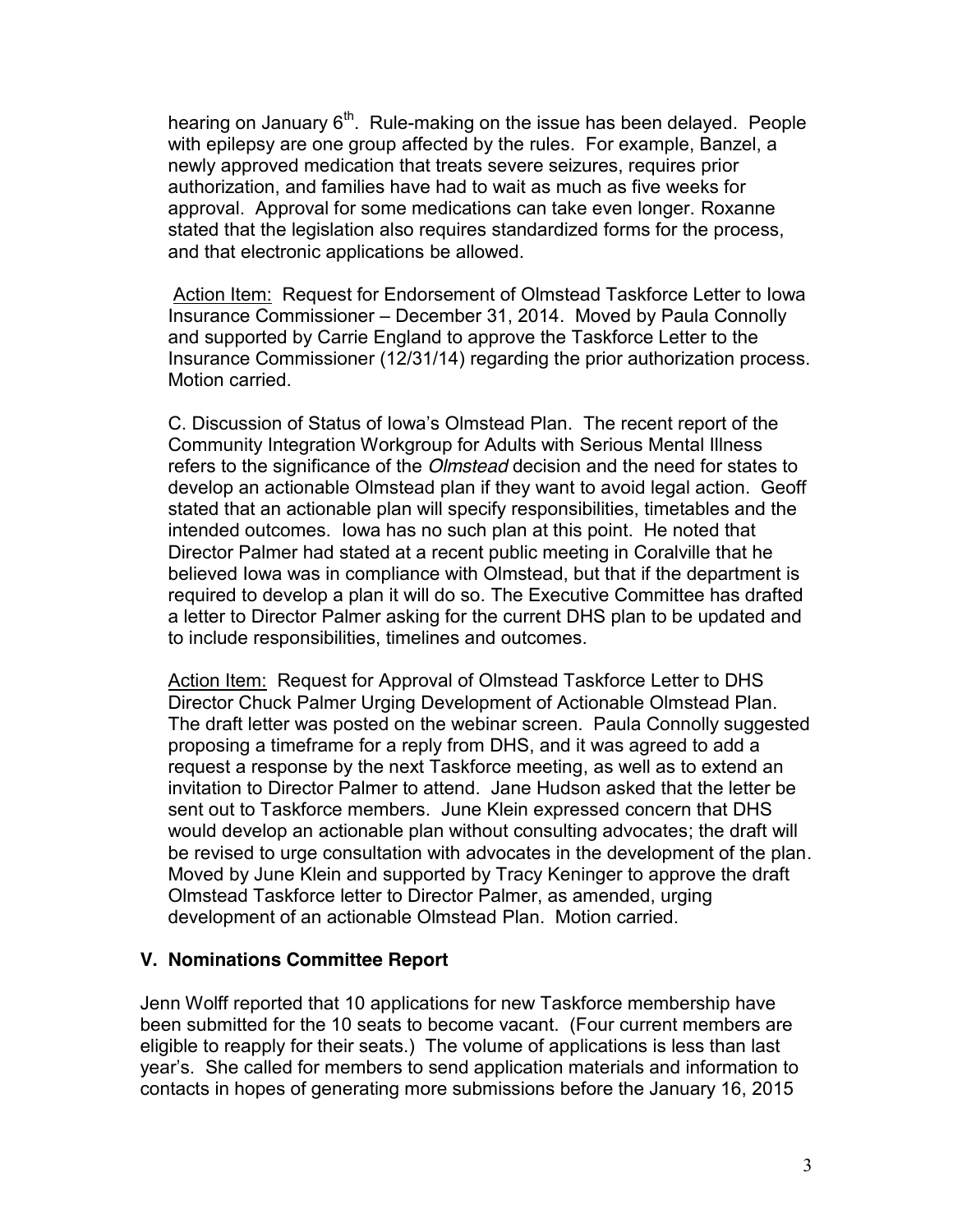deadline. She also stated that the Taskforce would be seeking a new chair, vicechair, and secretary. Liz O'Hara added that in the past some personal outreach has been useful in generating new applicants; Jenn said that prospective applicants need to know that the Taskforce is not a huge time commitment but it does make a big impact on consumers in Iowa. The process for those interested in leadership is informal; they should notify Jenn or CDD if interested. A roster of candidates will be presented and voted upon at the March meeting.

# **VI. MHDS Redesign Committee**

June Klein attended three Community Integration Workgroup sessions on October 5, November 6, and November 20, 2014. She referenced a handout summarizing the work of the Workgroup and containing a link to the its final report and recommendations for serving individuals with Serious Mental Illness in integrated community settings. The handout also contained a list of comments from the Olmstead Taskforce, some of which are reflected in the report. June noted the inclusion of a statement affirming *Olmstead* and Title II of the ADA as being "overriding frameworks." NEMT is addressed, and though it has been acknowledged that there is some disagreement about this being recognized as an issue by DHS, the workgroup feels transportation is a barrier in terms of getting to medical appointments, etc. June encouraged Taskforce members to review the report in its entirety.

# **VII. MHDS/Redesign Update**

Theresa Armstrong provided updates on the regions, including a few new regions that became effective January 1, 2015. Cherokee County left Sioux Rivers to join the Rolling Hills region, which then had to revise its 28E agreement. The Rolling Hills region (Cherokee, Buena Vista, Ida, Sac, Calhoun, Crawford, and Carroll Counties) and the revised Sioux Rivers (Sioux, Plymouth and Woodbury Counties) were approved. The regions must seek DHS approval for new management plans. DHS will consult with the MHDS Commission prior to making its decision.

All management plans consist of service plans and budgets, as well as policies and procedures. DHS asked for changes in many of the plans' policies/procedures. Those have almost all been approved, and the regional plans are available online. The exception was Mid-Iowa (Marion and Mahaska Counties) which was given a provisional license until they submit all necessary paperwork. Regions are required to submit reports to DHS every December 1<sup>st</sup>, however this was waived for 2014 because they just began full operations in July. They did, however, have to submit their claims data by December 1<sup>st</sup> which DHS is currently reviewing and cleaning-up.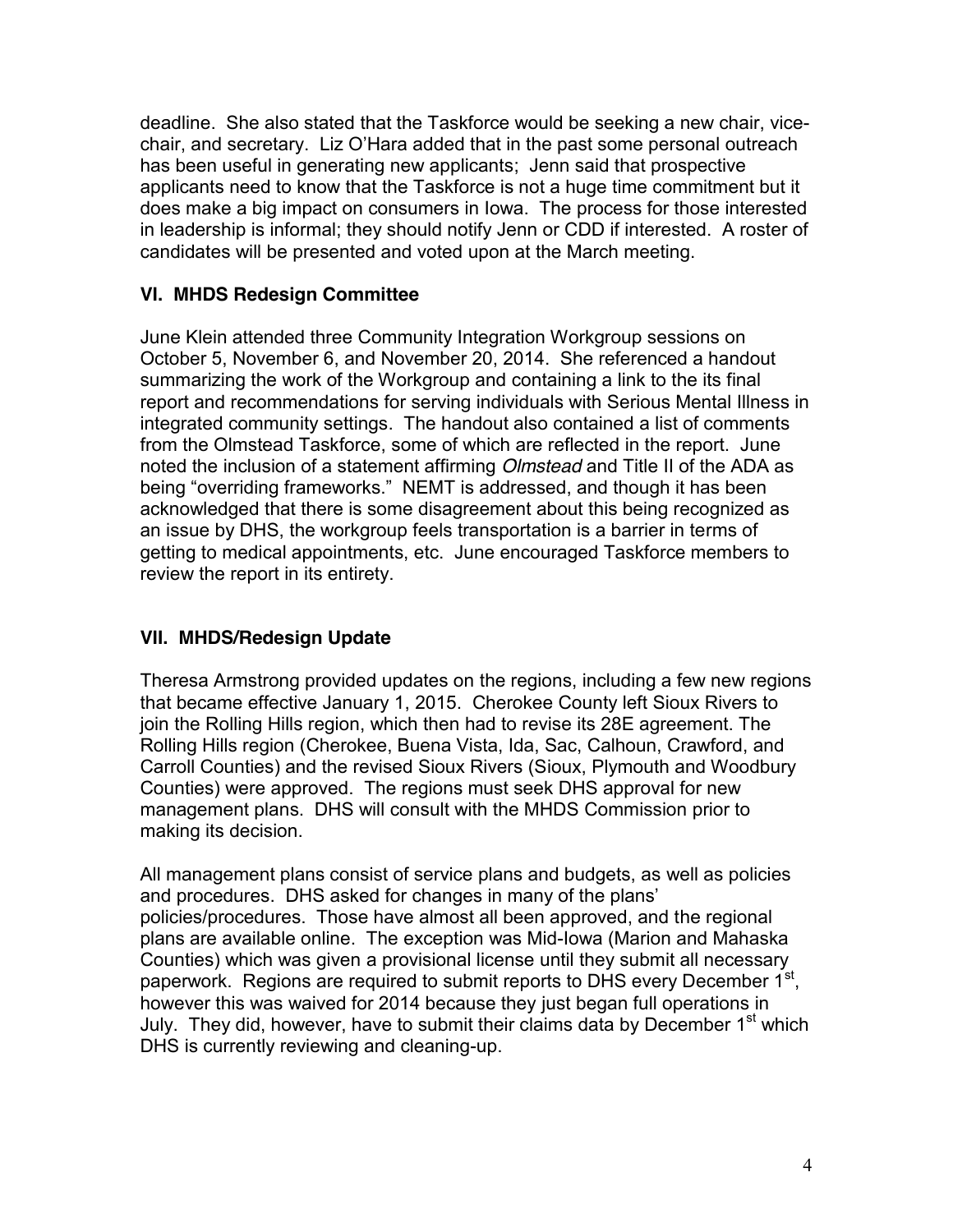Theresa said that negotiations are underway with a candidate for quality improvement analyst. This person will be responsible for analysis of data on claims and consumer outcomes. Geoff asked if the data would be available to stakeholders by March, to which Theresa replied that if DHS has it at that time, it will be made available. Paula Connolly asked if DHS meetings with advocates would resume, since DHS had said it wanted their input. Theresa said the intent was that the meetings be held quarterly but they have not been scheduled recently; Geoff said he would like to make a formal request that this be done. Paula also requested an updated regional map be sent out when available so that consumers know whom to call about services.. Theresa said that can be found on the DHS website along with an updated list of regional CEOs.

Geoff took note of the establishment of an Intellectual Disabilities Waiver waiting list by DHS. He asked Bob Lincoln, CEO of the County Social Services region, about their policies on supports to potential waiver-eligible individuals on the waiting list. Bob replied that CSS saw their role as filling that gap, helping people get through the waiting period with the regional services for which they may be eligible. He inquired if it was mandatory for regions to do this if the individual on the wait list has an intellectual disability. Theresa thanked Bob for adopting the policy. She said regions would be expected to follow the processes in their management plan to determine if individuals qualify for services, and if so for which ones. Geoff acknowledged the importance of services being available under these circumstances. Paula pointed out that other populations are potentially eligible, and people therefore ought to make their needs known to regions. Theresa agreed that this was a good idea even if an individual did not fall into a mandatory population.

Theresa reported that MHDS is in process of filling another position, for a specialist in ID/DD issues to engage with stakeholders and funders. An announcement is expected soon. She stated that a number of reports have been submitted to the Legislature, including one on autism services, the Community Integration Workgroup's report and the MHDS Commission's annual report. She will send a link to Taskforce members.

#### **VIII. DHS -- IME Update**

Deb Johnson, Bureau Chief of Long Term Care, provided an update on the November Taskforce meeting discussion of progress in reducing the HCBS Waiver waiting lists. She reported that DHS is releasing slots on the Brain Injury, Children's Mental Health, Health and Disability, and Physical Disability Waivers, with the \$6,000,000 appropriated by the Legislature. DHS looks at who is on the waitlists and how many people they have the capacity to serve at a given time. The funding is projected to be sufficient for about 1,776 slots, but because typically 50% of people on the waitlist end up not using waiver services for various reasons, they are initially releasing double that number. Deb said the concerns voiced at the last Taskforce meeting were heard and DHS field staff are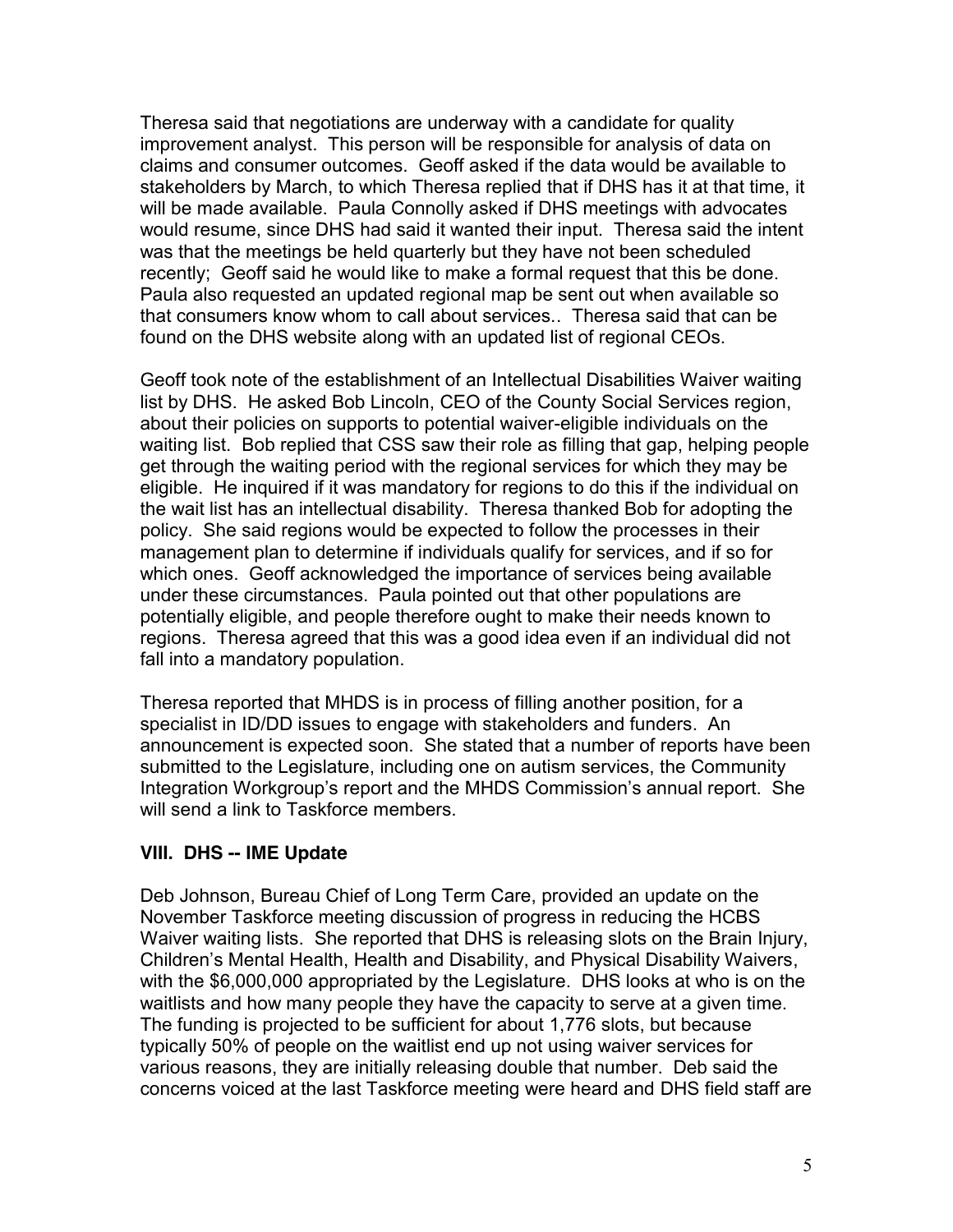working hard to get the appropriations spent. DHS is planning on releasing 81% of the slots by the end of January. Not all can be released at once; DHS evaluates the rate of uptake by consumers and adjusts as necessary to live within the budget. There is also a time lag between the time someone on the waiting list is informed of slot availability and the time they access services. Deb explained that when a slot is released a person has 30 days to respond, and of course some respond quickly while others do not. Once they have responded some have to become eligible for Medicaid if they are not already, and they have to get a level of care determination to establish waiver eligibility. DHS hopes to have all of the slots released by the end of May.

Geoff expressed appreciation to Deb for discussing the issue with the Taskforce, and acknowledged that while she finds herself dealing with vigorous advocacy, it is understood that she is constrained in what she can do by both policy and funding.

Geoff Lauer asked whether the Intellectual Disability waitlist will also be included in the \$6,000,000 budget. Deb said that DHS has reached the cap on the number of ID Waiver slots approved by the Centers for Medicare and Medicaid Services (12,912), and covered by annual appropriations, so individuals on the ID waitlist will be assigned spots based on attrition. Of the total number of slots, 125 are reserved for people coming out of ICF/IDs, and 73 are for kids who are need 24/7 services in Residential Based Supported Community Living (RBSCL). The remaining slots are for the general ID population.

Deb indicated that people on the ID waiver waiting list will be prioritized based on the same process as is used in other waivers (except for the Elderly Waiver, which has no waiting list due to high turnover). Prioritization will be based on risk (homelessness, sick or deceased caregiver, etc.). Those at high risk will be placed at the top of the list, but they cannot get a waiver slot as long as Iowa is at its limit for federally approved slots. A prioritization form will be sent out by Monday January 12, 2014, and the regions have been informed of the situation. An FAQ will also be released, and Deb will send this to CDD to distribute. Deb said the ID waiver has had a waitlist in the past but it has been several years since that was last the case.

Joan Bruhn asked for further clarification of the waiver set-aside for children in RBSCL. Deb said these are children whose home setting simply wasn't working for them. They may or may not have gone through the Child in Need of Assistance (CINA) process. They receive waiver services while living in either a residential care facility or a group home, but they continue to go to school.

Deb asked Joe Sample of the Department on Aging (IDA) to provide an update on the development of a No Wrong Door (NWD) system of access under Iowa's Balancing Incentive Program (BIP). DHS contracted with IDA for this work. IDA, in turn, is working with the office of the Iowa Chief Information Officer in the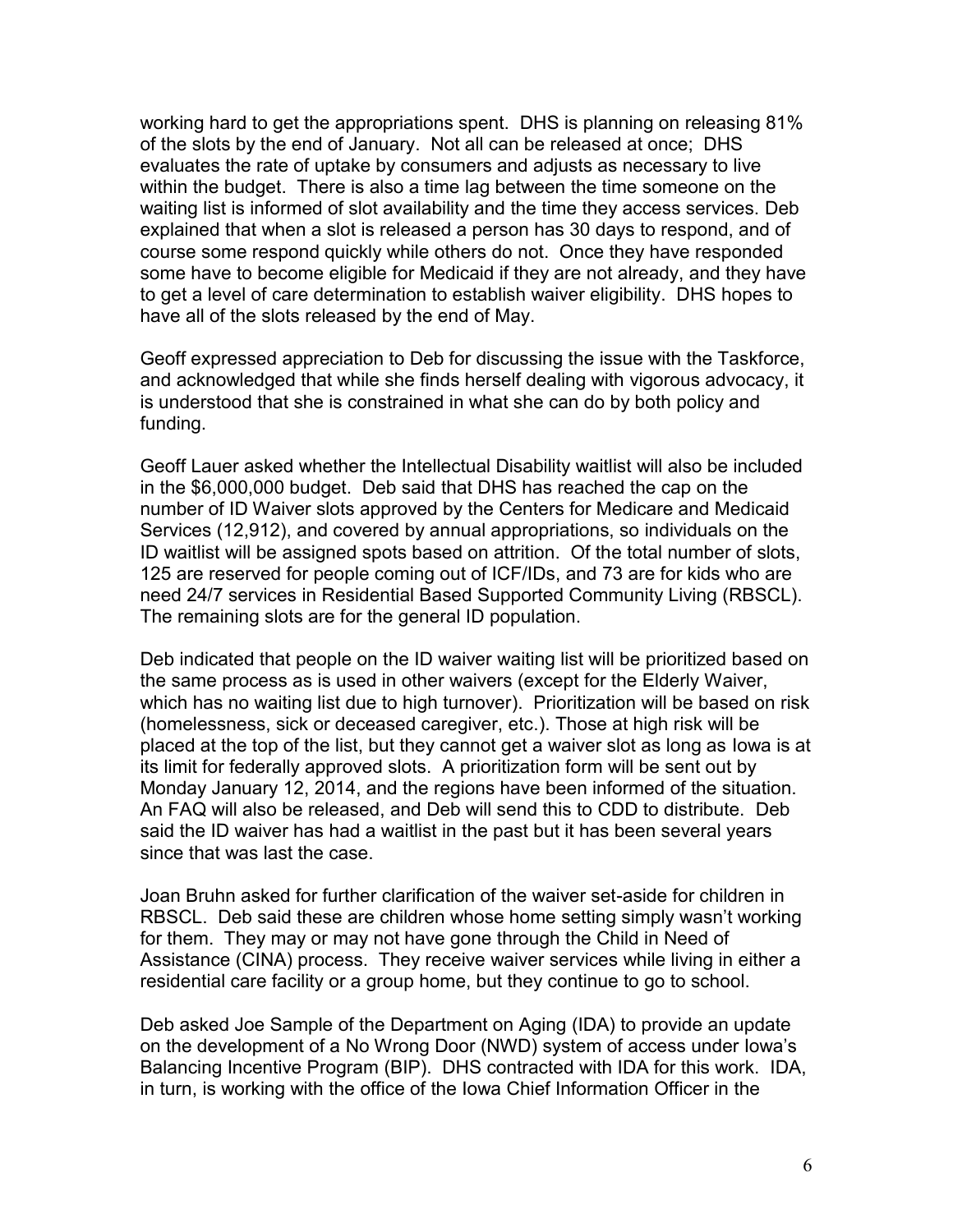Department of Administrative Services. Joe reported that work is being done on a searchable database for the NWD model, building on the one currently accessed through lifelonglinks.org. The software they have chosen is Harmony, currently used in 30+ states for this very purpose. In the next 90 days there will be significant changes in appearance and navigation at LifeLongLinks. The Department on Aging was awarded a sustainability grant to engage consumers and others to identify methods to make NWD more sustainable over time. A consulting firm will be holding meetings to draft a three year plan, which should be completed by September 2015, the deadline under the BIP for the NWD model to be functioning. Joe said IDA will continue to work with CDD on the role of the COMPASS database and its on-going maintenance in the NWD system. Iowa 2-1-1, the information and referral service for the general public, is not a state-run entity and Joe had no information on how that fits into NWD. He said it might be a matter of developing partnerships at the local level with 2-1-1 operators. Geoff reported that Director Palmer had stated at the Coralville meeting that he thought "No Wrong Door" was misleading, in that it is inevitable that people will go through many "doors" that will not connect them to the service system.

Geoff Lauer reported he had been told by the Governor's Health Policy Advisor, Michael Bousselot, and the DHS legislative liaison, Jan Harbison, that there will be departmentally sponsored legislation that would expand the risk criteria for all waiver applicants on waitlists. Deb Johnson said she is aware of this legislation and referenced a report done by Mathematica, focused specifically on Iowa, on the impacts of waiting periods on waiver applicants. She said most states employ prioritization but Iowa does not; the proposed legislation is seeking to align with states which are targeting the individuals on waitlists who are at the greatest risk of institutionalization. She suggested the bill may stir up concerns for many people but she encouraged people to read the Mathematica report. Geoff stated that he had, and supports the legislation. Deb said Taskforce comments are welcome. There are issues to be worked out, such as how to pay for the risk assessments. If someone on the waitlist is not yet Medicaid eligible, an assessment by a case manager is not an eligible expense. Basic communication with consumers, which might have been handled by counties in previous years, now needs to be rethought.

Teresa Bomhoff raised a concern about the previous discussion of expectations that the regions will provide people on the ID waiting lists with any services for which they might be eligible under the management plan. Her concern is that if those individuals are getting services, they may be less likely to be prioritized for waiver services. In that case, the region is on the hook for the costs of those services indefinitely. Geoff said he had heard similar concerns from some regions about the possible impact of this shift in responsibility on their overall ability to provide core and core plus services.

#### **IX. Life in the Community Award**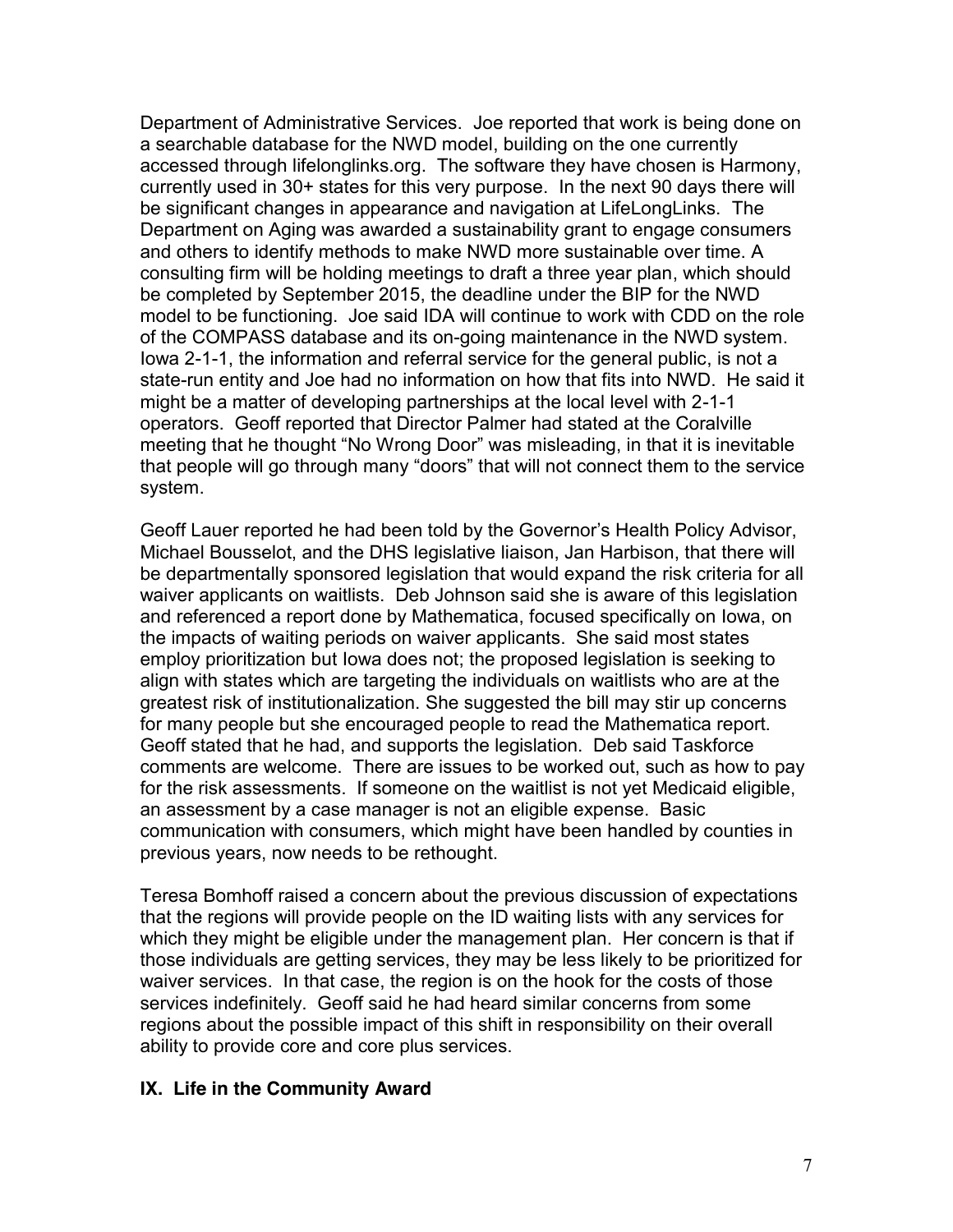Geoff noted that this was Liz O'Hara's last meeting. He said the Taskforce had created a new "Life in the Community Award" to thank her for her years of service to people with disabilities in Iowa and beyond. The weather regrettably prevented the award from being given with Taskforce members present, and Geoff suggested Liz attend the March meeting so that this would be possible. Liz said it had been an honor and a pleasure to work with the Taskforce

# **X. Employment Committee Report**

Committee chair Ashlea Lantz reminded Taskforce members that at the November meeting she had pointed to the need for development of a consistent message, using short fact sheets, to address the confusion about the purpose of E1st initiatives. Ashlea referred to the draft fact sheets created for consumers and legislators. The biggest misconception seems to be that E1st is meant to close sheltered workshops, which is not the case. The draft fact sheets will be circulated among the E1st partners for review and endorsement. Ashlea noted that Disability Rights Iowa released a report in December on their visits to 37 employment services providers, using either sheltered workshops or the supported employment model, or in some cases both. Although Ashlea felt that the report might not have taken into account the extent of work that has been done to retool employment services, she nevertheless commended DRI for its work.

# **XI. Presentation on Current Employment 1st Initiatives in Iowa (David Mitchell, IVRS; Doug Keast, IWD; Amy Desenberg-Wines, ICIE)**

Ashlea introduced three guests who spoke about current Employment First initiatives in Iowa. David Mitchell is the Director Iowa Vocational Rehabilitation Services (IVRS) and is managing the Employment First State Leadership Mentoring Program. Doug Keast is an Iowa Workforce Development (IWD) Program Coordinator and manages the Disability Employment Initiative. Amy Desenberg-Wines manages the Iowa Coalition for Integrated Employment for the Developmental Disabilities Council and its many partners in the project.

Employment First State Leadership Mentoring Program (EFSLMP). Dave Mitchell reminded Taskforce members that he had attended a Taskforce meeting a year ago to discuss the need for additional non-federal match for Rehabilitation Services Administration Title I funding. Title I funds important IVRS work in areas such as employer development, job training and placement. IVRS has been working with IME and MHDS to coordinate services to individuals on the ID and Brain Injury Waivers, so that as IVRS clients they can access long term supports to help them remain employed. Additional Title I funding could support these efforts. Dave Mitchell acknowledged the Taskforce's formal support on the issue and the role that played in increasing legislative appropriations for the state match.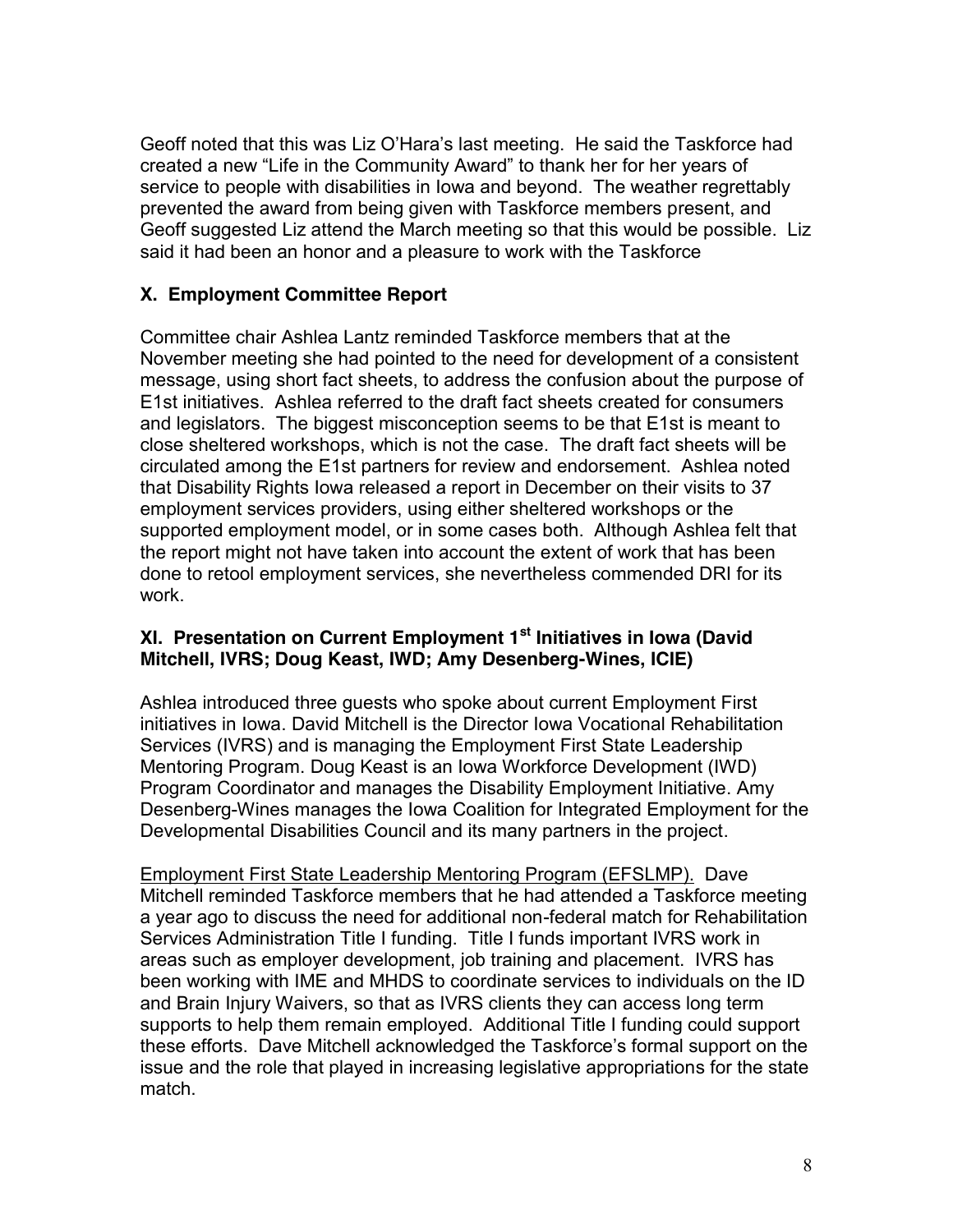Dave summarized recent work by IVRS:

- In the past year IVRS collaborated with IDA to place six employment specialists in area agencies on aging to work with individuals aged 55+ who want employment.
- IVRS is partnering with school districts to help young people with disabilities get employment. For example, under Project SEARCH, IVRS has collaborated with the Des Moines school district and local hospitals to get youth, including youth with significant disabilities, into the workforce. The project has a 90% success rate. IVRS is highly focused on real world work experience for Iowa sophomores and juniors.
- "Discovery" is now a feature in all VR services plans. The additional Title I funding, aligned with HCBS Waiver funding, is supporting customized employment for youth aged 23 and younger.

Regarding the Employment First State Leadership Mentoring Program (EFSLMP), Dave noted that the program, now in its fourth year, employs a team approach. The leadership team includes representatives of state agencies, the private sector, the Iowa Association of Community Providers (IACP), and key individuals such as Ashlea Lantz at Candeo. The EFSLMP is funded through a grant from the Office of Disability Employment Policy at the U.S. Department of Labor. The main goal is to increase integrated, community-based employment for people with the most significant disabilities. The guiding principle of the past four years has been that all people are capable of full partici0pation in integrated employment and community life. To fulfill that vision, service practices need to be revised and reimbursement realigned to support those practices.

EFSLMP activities thus far include:

- Fifteen community rehabilitation providers volunteered to begin the process of service model transformation, with technical assistance under the grant. This resulted in 427 people securing integrated employment.
- Technical assistance is on-going to seven pilot projects undertaken  $3\frac{1}{2}$ years ago.
- EFSMLP supports "community of practice" webinars on the second Tuesday of every month. Iowa experts, including several from the pilot projects, shared their experience in moving to an integrated employment orientation. IVRS uses the webinars to explain current work in reorienting employment services. Subject matter experts have been invited to present, including Ellen Condon on the importance of the Discovery process, Abby Cooper on customized employment, and Mike Callahan on organizational issues and staff development.
- The State of Washington is serving as a mentor to Iowa. Val Morgan has been providing technical assistance on job and employer development through a marketing approach.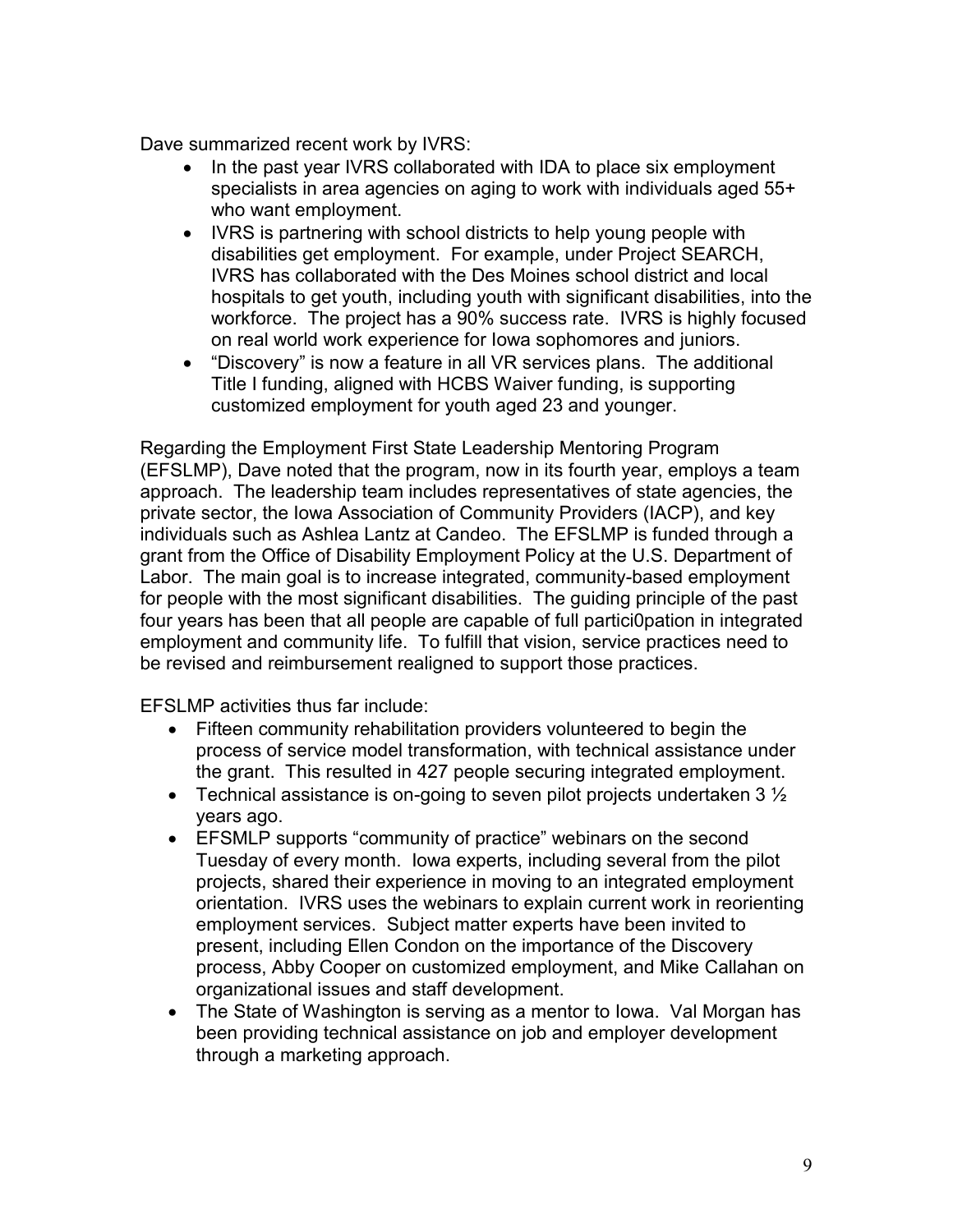Dave stated that ODEP recently extended the EFSLMP grant for 2015. The goals for the coming year are:

- Doubling the number of the community rehabilitation providers participating in service model transformation, from 15 to 30. IVRS is working with the Iowa Association of Community Providers, the E1st team, and the Iowa Coalition for Integrated Employment (ICIE).
- Continuing the community of practice webinars. Dave said that those wishing to participate should contact either Ashlea or himself [\(david.mitchell@iowa.gov\)](mailto:david.mitchell@iowa.gov). Subject matter experts participating include Doug Crandall with Griffin & Hammis, who will address employment and mental health, and Rachel Pollack on pre-vocational services. The webinars will also be used to gather information from parents on unmet needs in youth transition to employment.
- Continuing work on rate realignments and definitions of reimbursable services under Medicaid and IVRS.

Dave said the monthly meetings with the E1st leadership team are expected to continue, and that he is excited about the possibilities under this effort.

Disability Employment Initiative. Doug Keast also reminded the Taskforce of a previous presentation, when Iowa Workforce Development first received the Department of Labor Disability Employment grant. While there is overlap with the work being done by IVRS, IWD's work is focused on the vision of the Workforce Investment Act and, more recently, the Workforce Innovation and Opportunity Act (WIOA): the inclusion of *all* communities in the workforce. The grant targets the one-stop centers in five regions in Iowa (Sioux City, Spencer, Des Moines, Waterloo and Burlington). Strategies to strengthen the ability of one-stops to respond to the needs of people with disabilities include enhanced local partnerships, use of integrated resource teams to support individuals, and asset development supports.

"Enhanced local partnerships" includes engagement of the one-stops with other community agencies. The integrated resource team functions in a manner similar to person-centered planning, involving diverse expertise in helping people achieve their career objectives. Asset development strategies can include exploration of self-employment options, strengthening benefits planning and other financial strategies. The grant period will expire in September, but Doug expects the leadership teams to continue their activities under the Ticket to Work. Lessons learned in the five regions will be pulled together for possible replication in the other ten. Doug mentioned in particular the increased emphasis on coordination locally in building relationships with employers.

Iowa Coalition for Integrated Employment (ICIE). Amy Desenberg-Wines, who manages the Developmental Disabilities Council grant from the Administration on Intellectual and Developmental Disabilities, said that the collaboration and coordination among Iowa's employment initiatives is very beneficial, and that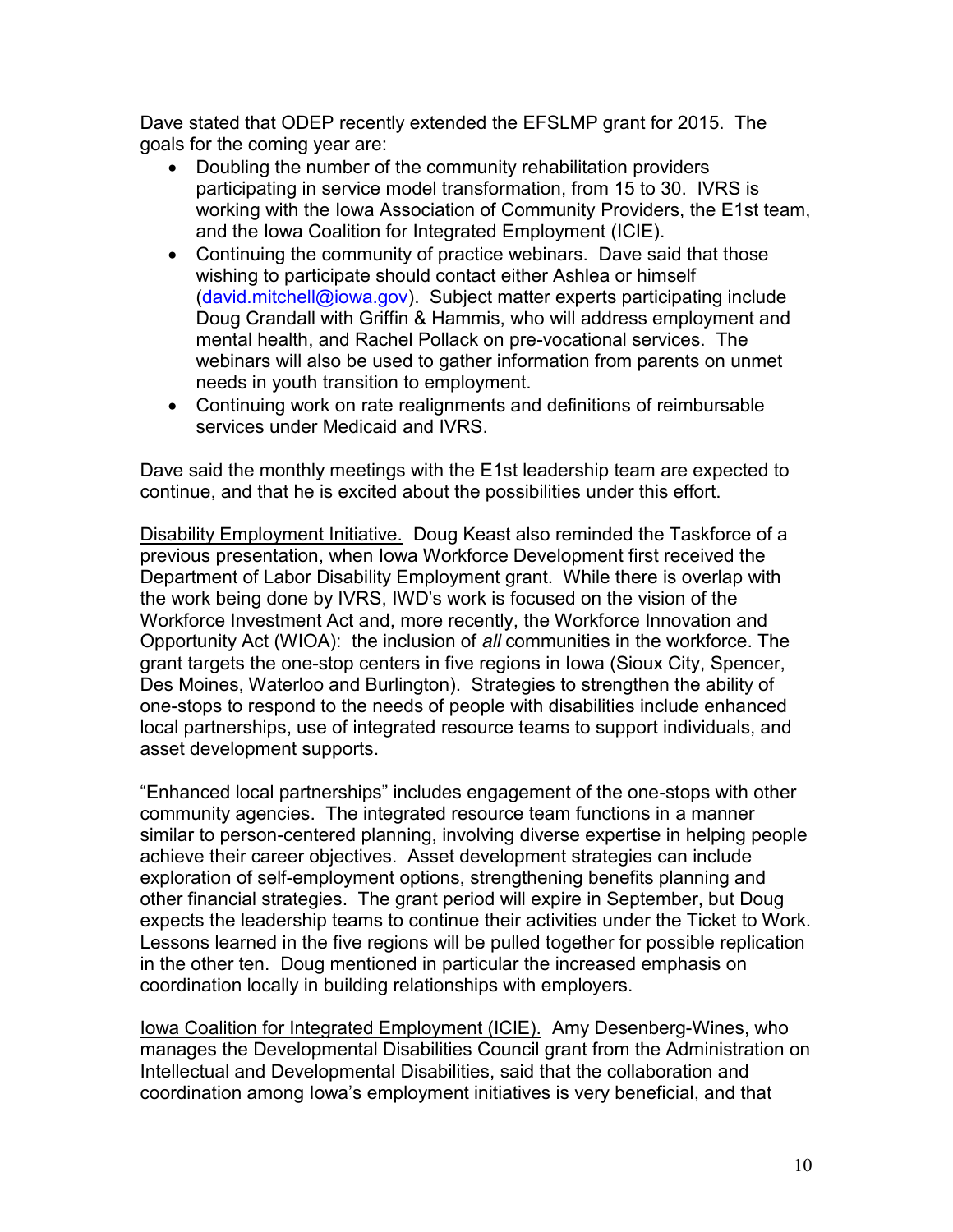federal agencies are watching what is happening in Iowa very closely. Like other E1st partners, ICIE's focus is not on closing sheltered workshops but on creating more options for competitive employment throughout the state. She indicated she would speak "globally" on what she is learning and seeing.

There are about 124 Coalition members, examining what needs to happen to move Iowa forward in policy, practice and funding. Conversations across stakeholders are making the biggest difference, building a shared vision that people with significant disabilities are able to work in the community. ICIE is involved in youth transition projects as well as projects with adults. Creative approaches responsive to employer needs may produce jobs that look different from those in traditional placement services. ICIE members have had an opportunity to meet with lead attorneys involved in the negotiations with the Department of Justice related to the Rhode Island school districts decree, to hear what they learned. Amy stated that Rhode Island and Iowa have some similarities, suggesting we can learn from that experience.

Amy stated her belief that the Olmstead Taskforce is in a unique position to assume some leadership in integrated employment, because all of the projects described today are time-limited, and advocacy will need to continue in order to build on the work of E1st. She suggested specifically that:

- The Taskforce continue to encourage cross-agency collaboration and accountability—all state agencies need to be engaged.
- The Taskforce should track outcomes data on employment.
- The Taskforce should encourage IME to move forward with the rate restructuring process, as the failure to implement a new rate system is hurting providers working on transforming service models.
- Providers will continue to need support in shifting from facility-based to integrated employment services, and all interested stakeholders should be working together to address those needs.

Jane Hudson expressed appreciation for the three presentations, saying that it was good to hear about the progress being made. She said that updating the Olmstead Plan would help build accountability for outcomes. She also stated that people were expecting to hear a report on rate realignment and common service definitions from IVRS and IME on December  $15<sup>th</sup>$ , and she inquired what the barriers were to its issuance. Dave Mitchell responded that the two agencies have a Memorandum of Agreement (MOA) covering transition services for youth aged 23 or less, but was unable to comment on the work in progress at DHS, though he knows it has been accelerated. Jane asked what the funding source was for the services to youth, what services are covered and how much money is available this year. Dave responded that IVRS pays for the "front end" services- there are twenty that IVRS can buy, including Discovery, job shadowing, site assessment, customized employment and employer development. Funding is tied to the service codes. IVRS works with youth to develop and implement appropriate employment plans, and after 90 days, Waiver funding picks up the